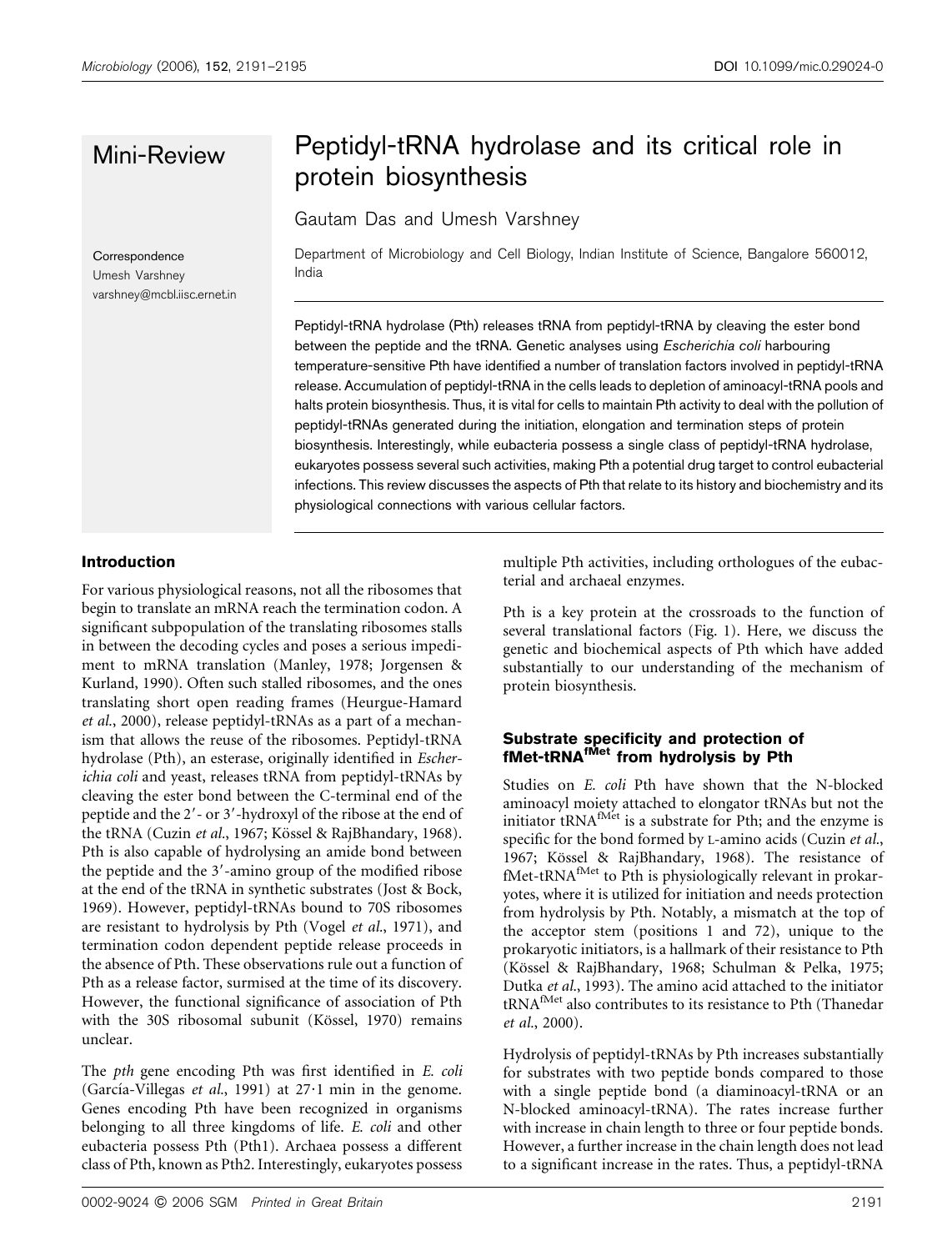

Fig. 1. Genetic interactions between various factors leading to an increase  $(+)$  or a decrease  $(-)$  in peptidyl-tRNA drop-off from the ribosomes. Peptidyl-tRNAs are processed by Pth. The factors connected to the pool of peptidyl-tRNAs with a thick arrow have a direct effect on the peptidyl-tRNA drop-off. The factors connected through thin arrows most likely function via indirect pathways, which may be mediated by the genetic interactions between various factors (shown by two-way arrows). For example, initiation factor 3 (IF3) and elongation factor G (EFG) function via the ribosome recycling factor (RRF) pathway. Although there is evidence to suggest that release factor 3 (RF3)-mediated peptidyl-tRNA drop-off may occur through a functional interaction with the RRF pathway, its mechanism is unclear (shown by a dotted two-way arrow). Initiation factors 1 and 2 (IF1 and IF2) both lead to increased drop-off of peptidyltRNAs by 'abortive initiation', and their simultaneous overproduction is synergistic. Although RelA enhances peptidyl-tRNA release, the mechanism of its action is unknown.  $tRNA<sup>Lys</sup>$  and GroESL rescue the Pth<sup>ts</sup> phenotype by mediating their positive effects  $(\uparrow)$  on Pth. It is quite likely that the chaperone activity of GroESL stabilizes the temperature-sensitive Pth. The tRNALys allows an increase in the level of Pth during the transition from the permissive to non-permissive temperature for sustained growth of the strain (see text for details).

containing three or four peptide bonds represents an optimal substrate for Pth (De Groot et al., 1969; Shiloach et al., 1975). In addition, the phosphate group at the  $5'$  end (position 1) of the tRNA is important in the substrate recognition by Pth (Schulman & Pelka, 1975). However, in tRNA<sup>His</sup>, which possesses a  $(-1)$ : 73 base pair, the phosphodiester group between the  $-1$  and 1 positions contacts the enzyme (Fromant et al., 2000). Interestingly, of the two reaction products, only the tRNA is inhibitory to Pth (Jost & Bock, 1969). It is likely that the tRNA part of the substrate establishes the primary set of interactions with the enzyme. The contacts established by the peptidic moiety are plausibly secondary, but important for proper alignment of the substrate onto the enzyme. In stark contrast to Pth, Pth2 utilizes

fMet-tRNA $^{fMet}$  as a substrate, and the 5' phosphate group of the tRNA is not an important recognition element for it (Fromant et al., 2003), which suggests that the mismatch at the top of the acceptor stem of the eubacterial initiators is not capable of protecting fMet-tRNA<sup>fMet</sup> from hydrolysis by Pth2. This study also showed that Pth2 could replace Pth in E. coli. Possibly, other mechanisms contribute to protect E. toth I ussidity, other incommunity contributed, initiation fMet-tRNA<sup>fMet</sup> from hydrolysis by Pth2. Indeed, initiation factor 2 (IF2) is known to protect fMet-tRNA<sup>fMet</sup> from Pth (Thanedar et al., 2000).

#### Mechanism of action of Pth

The three-dimensional structures of Pth from E. coli (Schmitt et al., 1997) and the Pth2 class of proteins from human (de Pereda et al., 2004), Archaeoglobus fulgidus (Powers et al., 2005) and Sulfolobus solfataricus (Fromant et al., 2005) are known. However, structures of enzyme– substrate (or its analogues) complexes are not yet available. E. coli Pth consists of a single  $\alpha/\beta$  globular domain assembled around a twisted mixed  $\beta$ -sheet. Three of the active-site residues, N10, H20 and D93, were identified as crucial for catalysis. Interestingly, in the crystal structure of E. coli Pth, the three C-terminal residues of one Pth molecule occupy the active-site groove of the other Pth molecule. This binding could mimic interaction of the peptidic moiety of the substrate with the enzyme. In this model, the cleavage site of the substrate was placed in close proximity to the highly conserved residues N68, N114 and H20. A positively charged protein area typified by K105 and R133, and a cluster of asparagines (N10, N21, N68 and N114), were shown to be important for interaction with the 5' phosphate and the acceptor-T*Y*C helix of tRNA, respectively (Fromant et al., 1999). Recently, H20 has been shown to play an essential role in catalysis (Goodall et al., 2004). In contrast to Pth, the human Pth2 possesses a novel three-layered  $\alpha/\beta$  fold consisting of a four-stranded anti-parallel sheet in its core surrounded by two a-helices on each side. Enzymes belonging to this class do not show a significant similarity to Pth, and are dimeric in solution (as opposed to Pth, which is monomeric). Mutational analysis of S. solfataricus Pth2 has shown that the conserved residues K18, D86 and T90 are critical for catalysis and form a part of the N-terminus of the  $\alpha$ 1 helix and the loop between the  $\beta$ 3 and  $\beta$ 4 strands (Fromant et al., 2003).

#### Genetic interactions and the mechanism of peptidyl-tRNA 'drop-off'

Atherly & Menninger (1972) reported isolation of E. coli K-12 strains temperature sensitive for Pth (Pth<sup>ts</sup>). Such strains, when shifted to non-permissive temperature, rapidly accumulate peptidyl-tRNA and arrest protein biosynthesis (Menninger, 1979). These strains have been instrumental in advancing our understanding of the role of Pth in protein biosynthesis, and have been extensively used to study the mechanism of peptidyl-tRNA drop-off. Genetic studies showed that RelA, RRF (ribosome recycling factor), RF3, IF1, IF2 and IF3 enhance peptidyl-tRNA release (see Fig. 1).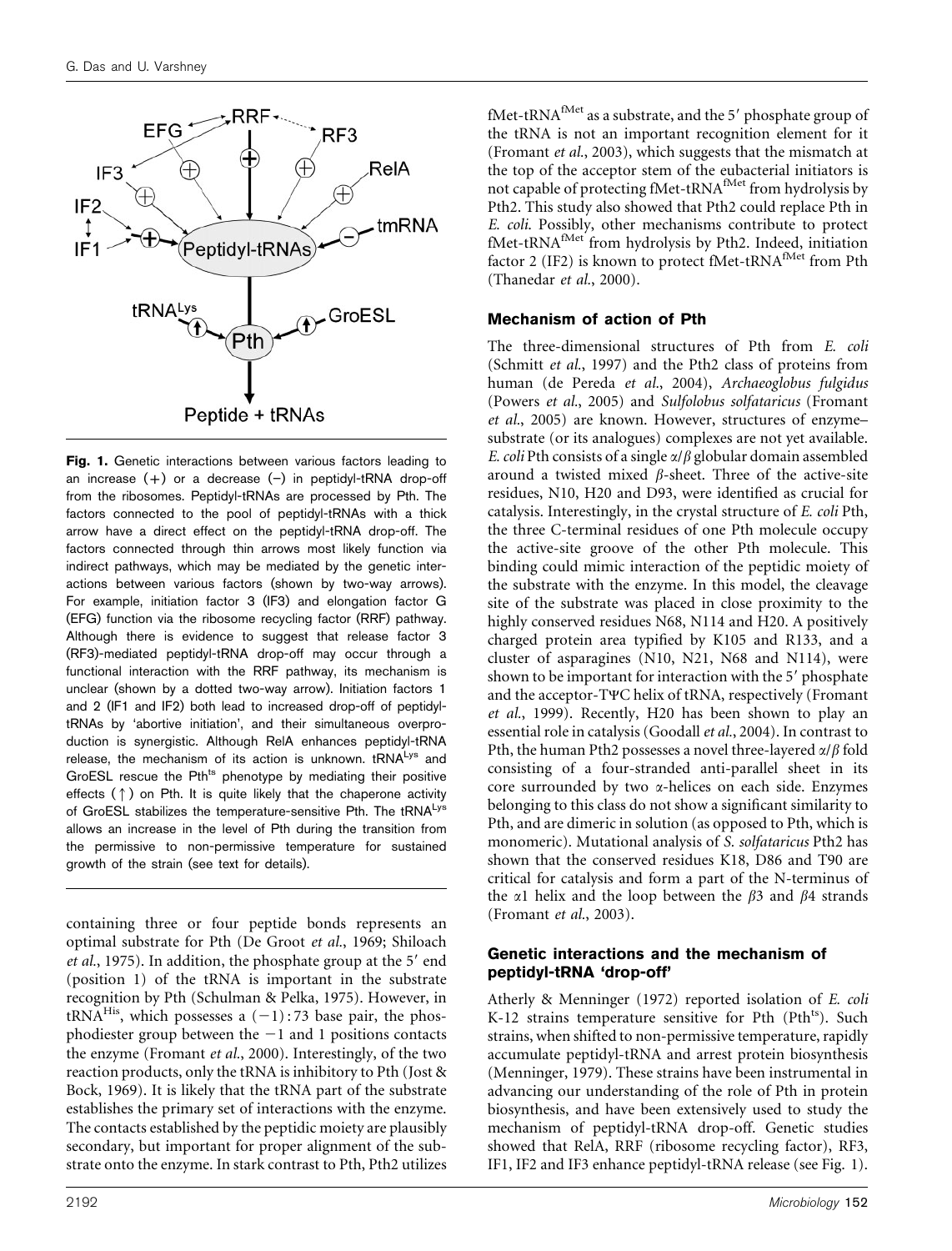Conversely, downregulation or compromise in the function of many of these factors rescues the Pth<sup>ts</sup> phenotype in *E. coli* (Menninger et al., 1983; Heurgue-Hamard et al., 1998; Singh *et al.*, 2005). Another class of suppressors includes  $tRNA<sup>Lys</sup>$ and tmRNA, whose overexpression rescues the Pth<sup>ts</sup> phenotype (Heurgue-Hamard et al., 1996; Singh & Varshney, 2004). The observation that overexpression of  $tRNA<sup>Lys</sup>$  (the tRNA that is depleted most rapidly in  $E$ . *coli*) rescues a Pth<sup>ts</sup> strain of E. coli suggests that it is the unavailability of free tRNA that results in cell death. It is now known that increased availability of Lys- $tRNA<sup>Lys</sup>$  allows E. coli to maintain threshold levels of Pth (and possibly other crucial proteins) during the transition from permissive to nonpermissive temperatures, which in turn sustains a supply of tRNA<sup>Lys</sup> by recycling the peptidyl-tRNA<sup>Lys</sup> (Vivanco-Dominguez et al., 2006). This finding diminishes the possibility that accumulated peptidyl-tRNAs directly interfere with cellular processes. Yet another category of suppression, for instance by overexpression of GroESL, most likely improves the stability of the Pth when the cells are shifted to non-permissive temperatures. We discuss the mechanism of increase or decrease in peptidyl-tRNA drop-off by various factors as follows.

It was suggested that an incorrect peptidyl-tRNA in a ribosome wherein the tRNA anticodon does not match the mRNA codon (e.g. as a consequence of incorrect accommodation of the aminoacyl-tRNA or frame-shifting following peptide bond formation in the ribosome) preferentially dissociates from the ribosome during protein synthesis (Menninger, 1979). Such a phenomenon occurs frequently in Rel $A^+$  strains to maintain high accuracy of protein synthesis. However, RelA-deficient strains, where the accuracy of protein synthesis is not strictly monitored, allow incorrect peptidyl-tRNAs to continue chain elongation, decreasing their drop-off (Menninger et al., 1983).

RRF activity leads to accumulation of excess peptidyl-tRNA in the cell, and for this function, EFG is required (Rao & Varshney, 2001). More recently, involvement of IF3 in this pathway has been elucidated (Singh et al., 2005). Thus, RRF, EFG and IF3 most likely function through a common pathway of enhancing peptidyl-tRNA release by RRF-mediated recycling of the stalled ribosomes. Further, it was observed that RF3 enhances peptidyl-tRNA release in the presence of RRF and EFG, and the Pth<sup>ts</sup> phenotype could be better rescued by simultaneous deficiency of RF3 and RRF in E. coli (Heurgue-Hamard et al., 1998). However, the biochemical mechanism of co-ordination between RRF and RF3 is unclear.

A synergistic effect of simultaneous overexpression of IF1 and IF2 on drop-off of peptidyl-tRNAs (with short peptidic moieties) has been discussed (Karimi et al., 1998). Briefly, upon binding of the 50S subunit to the 30S initiation complex, both IF2 (bound to a non-hydrolysable GTP analogue) and IF1 are present in the 70S complex. The P-site-bound fMet-tRNA<sup>fMet</sup> becomes non-reactive to puromycin, suggesting that IF2 influences the location of initiator tRNA on the ribosome (Allen *et al.*, 2005). Under physiological conditions, joining of the 50S subunit to the 30S initiation complex triggers hydrolysis of the IF2-bound GTP and departure of these factors to produce a 70S initiation complex competent to move into the elongation phase. Thereafter, aminoacyl-tRNAs are continuously recruited to the A site, and IF1 and IF2 do not get an opportunity to rebind. However, in the stalled ribosomes, the empty A site may prompt rebinding of IF1 and IF2, which could destabilize the ribosome-bound peptidyl-tRNA and lead to its drop-off. Such a mechanism of peptidyl-tRNA drop-off ('abortive initiation') could be important in regulating translation of an mRNA containing rare codons at the beginning of the reading frame, especially under starvation.

How does tmRNA decrease the peptidyl-tRNA drop-off? When alanylated tmRNA (SsrA) is recruited to the A-site of the stalled ribosome, the peptidyltransferase activity transfers the peptide from the P-site-bound peptidyl-tRNA to the alanine on the -CCA end of the tmRNA. Consequently, the tRNA sequestered as peptidyl-tRNA in the stalled complex is released as free tRNA. As the tmRNA-mediated mechanism utilizes the peptidyltransferase activity of the stalled ribosomes to liberate the tRNA (as opposed to peptidyl-tRNA drop-off), the need for Pth to recycle such tRNAs is bypassed. The function of tmRNA thus decreases the peptidyl-tRNA load in the cell (Singh & Varshney, 2004).

### Essentiality of Pth

In Saccharomyces cerevisiae, deletion of both of the identifiable pth genes, individually or in combination, still leaves it viable (Menez et al., 2002a; Rosas-Sandoval et al., 2002). However, disruption of the gene encoding Pth1 (PTH1) in S. cerevisiae decreased its growth on non-fermentable carbon sources, suggesting a mitochondrial location of this protein (Fromant et al., 2003; Sickmann et al., 2003). In fact, the Pth2 (PTH2) is also known to be present in mitochondria (Sickmann et al., 2003; Jan et al., 2004). On the other hand, Pth is essential for the survival of E. coli even when many of its suppressors (such as downregulation of RRF, deletion of RF3, overproduction of  $tRNA<sup>Lys</sup>$  and  $tMRNA$ ) are integrated into a  $\text{RelA}^-$  strain (Singh & Varshney, 2004). Although additional Pth activities have not been identified in yeast, the fact that the Pth activity is essential for protein biosynthesis is a good indicator of the presence of additional activities in yeast (and other eukaryotes). Many of these activities may be the ones that are crucial in salvaging tRNAs from the peptidyl-tRNAs that accumulate in the cytosol. At least in rabbit, one of the phosphodiesterases cleaves between the C and A, the last two nucleotides in the tRNA part of the peptidyl-tRNA (Gross et al., 1992). The released tRNA can be repaired before its reuse.

# Concluding remarks

As summarized in Fig. 1, the suppressor analysis of Pth<sup>ts</sup> strains has contributed significantly to our understanding of the mechanism of protein biosynthesis. The genetic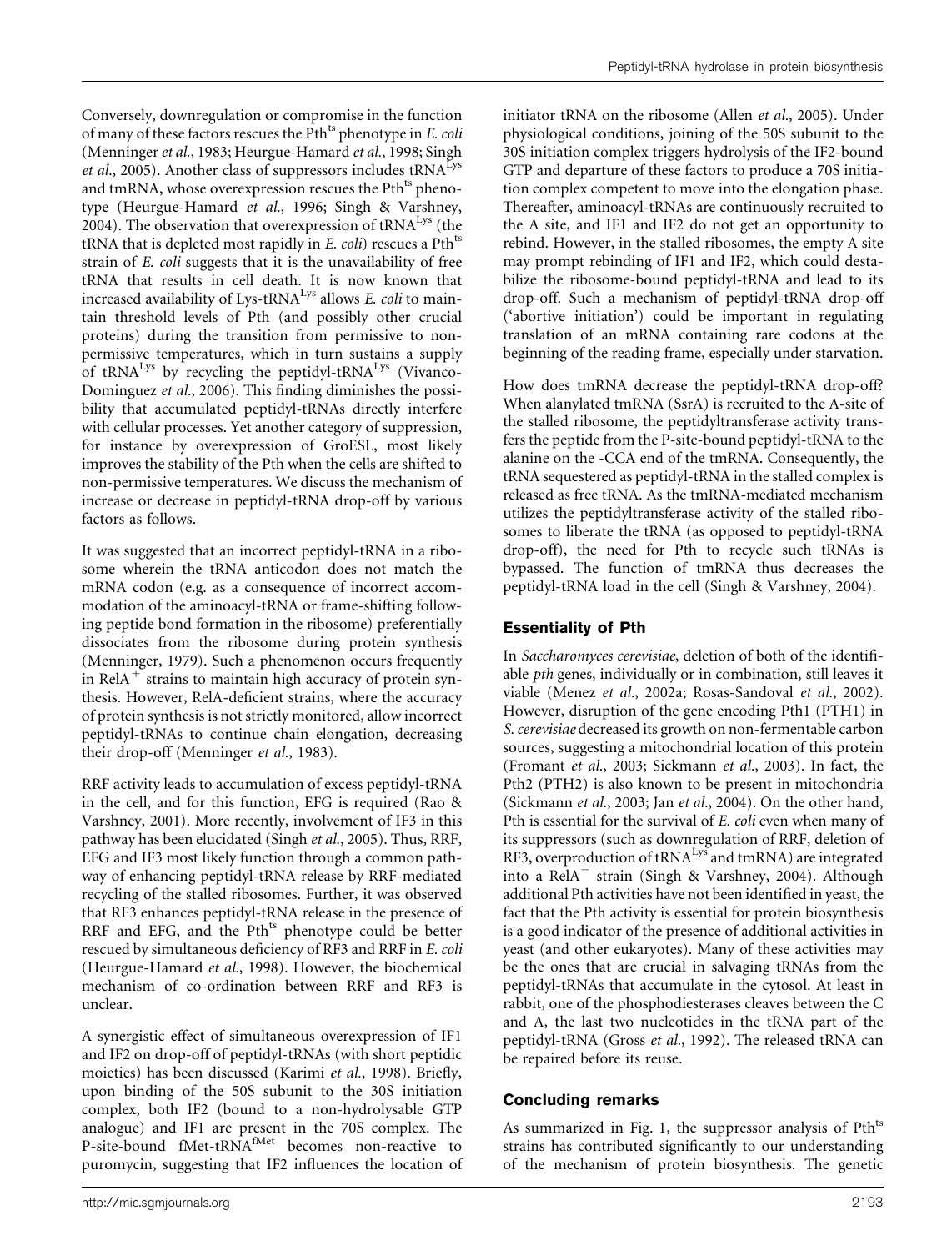interactions of Pth with IF1, IF2, IF3, EFG, RelA, tmRNA, RF3 and RRF have revealed its crucial requirement to salvage tRNA from the peptidyl-tRNAs released during all steps of protein biosynthesis. Notably, among all the factors known to influence peptidyl-tRNA drop-off, only tmRNA decreases the peptidyl-tRNA load in the cell; all others lead to an increase. The peptidyl-tRNAs so dropped are channelled through a single pathway of Pth-mediated recycling, highlighting the critical role of Pth in protein biosynthesis. Positive effects of GroESL and tRNA<sup>Lys</sup> are mediated directly by increasing the levels of Pth. However, an issue that has remained unclear relates to the size of the peptidic moieties in the dropped-off peptidyl-tRNAs. The sizes of these are small (the majority of them with peptides of up to seven amino acids) in the population arising from 'abortive initiation' (Heurgue-Hamard et al., 2000). Such peptidyltRNAs may well be the most predominant form of the peptidyl-tRNAs that accumulate in the cell. However, the peptidyl-tRNAs that are dropped off the translating ribosomes, most likely to maintain accuracy during translation (Menninger, 1976), could be expected to contain peptidic moieties that have already emerged out of the peptide tunnel of the 50S subunits. Additionally, genetic evidence also suggests dropping-off of longer peptidyl-tRNAs from the ribosomes (Menez et al., 2002b). How are these peptidyltRNAs dropped off and recycled? One untested possibility is that after disassembly of the stalled ribosomes, these peptidyl-tRNAs remain anchored to the 50S subunit. The tRNAs may then be released by the action of free or the 30Ssubunit-bound (Kössel, 1970) Pth.

Finally, a wide variety of potentially lethal infectious diseases, including tuberculosis, bacterial pneumonia, childhood meningitis, infections of wounds and burns, syphilis and gonorrhoea, are caused by eubacteria. Considering the alarming rise in the incidence of bacterial resistance to known antibiotics, and bearing in mind that eubacteria possess a single Pth whereas eukaryotes possess multiple forms (Pth1, Pth2 and more), Pth offers an important potential target for developing new drugs to control eubacterial infections.

# Acknowledgements

The work in the authors' laboratory is supported by research grants from the Department of Science and Technology, the Department of Biotechnology, the Council of Scientific and Industrial Research, and the Indian Council of Medical Research, New Delhi, India. Gautam Das is supported by a senior research fellowship of the Council of Scientific and Industrial Research, New Delhi, India.

# References

Allen, G. S., Zavialov, A., Gursky, R., Ehrenberg, M. & Frank, J. (2005). The cryo-EM structure of a translation initiation complex from Escherichia coli. Cell 121, 703–712.

Atherly, A. G. & Menninger, J. R. (1972). Mutant Escherichia coli strain with temperature sensitive peptidyl-transfer RNA hydrolase. Nature New Biol 240, 245–246.

Cuzin, F., Kretchmer, N., Greenberg, R. E., Hurwitz, R. & Chapeville, F. (1967). Enzymatic hydrolysis of N-substituted aminoacyl-tRNA. Proc Natl Acad Sci U S A 58, 2079–2086.

De Groot, N., Groner, Y. & Lapidot, Y. (1969). Peptidyl-tRNA. VII. Substrate specificity of peptidyl-tRNA hydrolase. Biochim Biophys Acta 186, 286–296.

De Pereda, J. M., Waas, W. F., Jan, Y., Ruoslahti, E., Schimmel, P. & Pascual, J. (2004). Crystal structure of a human peptidyl-tRNA hydrolase reveals a new fold and suggests basis for a bifunctional activity. J Biol Chem 279, 8111–8115.

Dutka, S., Meinnel, T., Lazennec, C., Mechulam, Y. & Blanquet, S. (1993). Role of the 1-72 base pair in tRNAs for the activity of Escherichia coli peptidyl-tRNA hydrolase. Nucleic Acids Res 21, 4025–4030.

Fromant, M., Plateau, P., Schmitt, E., Mechulam, Y. & Blanquet, S. (1999). Receptor site for the 5'-phosphate of elongator tRNAs governs substrate selection by peptidyl-tRNA hydrolase. Biochemistry 38, 4982–4987.

Fromant, M., Plateau, P. & Blanquet, S. (2000). Function of the extra 5'-phosphate carried by histidine tRNA. Biochemistry 39, 4062-4067.

Fromant, M., Ferri-Fioni, M. L., Plateau, P. & Blanquet, S. (2003). Peptidyl-tRNA hydrolase from Sulfolobus solfataricus. Nucleic Acids Res 31, 3227–3235.

Fromant, M., Schmitt, E., Mechulam, Y., Lazennec, C., Plateau, P. & **Blanquet, S. (2005).** Crystal structure at  $1.8 \text{ Å}$  resolution and identification of active site residues of Sulfolobus solfataricus peptidyl-tRNA hydrolase. Biochemistry 44, 4294–4301.

García-Villegas, M. R., De La Vega, F. M., Galindo, J. M., Segura, M., Buckingham, R. H. & Guarneros, G. (1991). Peptidyl-tRNA hydrolase is involved in inhibition of host protein synthesis. EMBO J 10, 3549–3555.

Goodall, J. J., Chen, G. J. & Page, M. G. (2004). Essential role of histidine 20 in the catalytic mechanism of Escherichia coli peptidyltRNA hydrolase. Biochemistry 43, 4583–4591.

Gross, M., Crow, P. & White, J. (1992). The site of hydrolysis by rabbit reticulocyte peptidyl-tRNA hydrolase is the 3'-AMP terminus of susceptible tRNA substrates. J Biol Chem 267, 2080–2086.

Heurgue-Hamard, V., Mora, L., Guarneros, G. & Buckingham, R. H. (1996). The growth defect in Escherichia coli deficient in peptidyltRNA hydrolase is due to starvation for Lys-tRNA<sup>Lys</sup>. EMBO J 15, 2826–2833.

Heurgue-Hamard, V., Karimi, R., Mora, L., MacDougall, J., Leboeuf, C., Grentzmann, G., Ehrenberg, M. & Buckingham, R. H. (1998). Ribosome release factor RF4 and termination factor RF3 are involved in dissociation of peptidyl-tRNA from the ribosome. EMBO J 17, 808–816.

Heurgue-Hamard, V., Dincbas, V., Buckingham, R. H. & Ehrenberg, M. (2000). Origins of minigene-dependent growth inhibition in bacterial cells. EMBO J 19, 2701–2709.

Jan, Y., Matter, M., Pai, J. T., Chen, Y. L., Pilch, J., Komatsu, M., Ong, E., Fukuda, M. & Ruoslahti, E. (2004). A mitochondrial protein, Bit1, mediates apoptosis regulated by integrins and Groucho/TLE corepressors. Cell 116, 751–762.

Jorgensen, F. & Kurland, C. G. (1990). Processivity errors of gene expression in Escherichia coli. J Mol Biol 215, 511–521.

Jost, J. P. & Bock, R. M. (1969). Enzymatic hydrolysis of Nsubstituted aminoacyl transfer ribonucleic acid in yeast. J Biol Chem 244, 5866–5873.

Karimi, R., Pavlov, M. Y., Heurgue-Hamard, V., Buckingham, R. H. & Ehrenberg, M. (1998). Initiation factors IF1 and IF2 synergistically remove peptidyl-tRNAs with short polypeptides from the P-site of translating Escherichia coli ribosomes. J Mol Biol 281, 241–252.